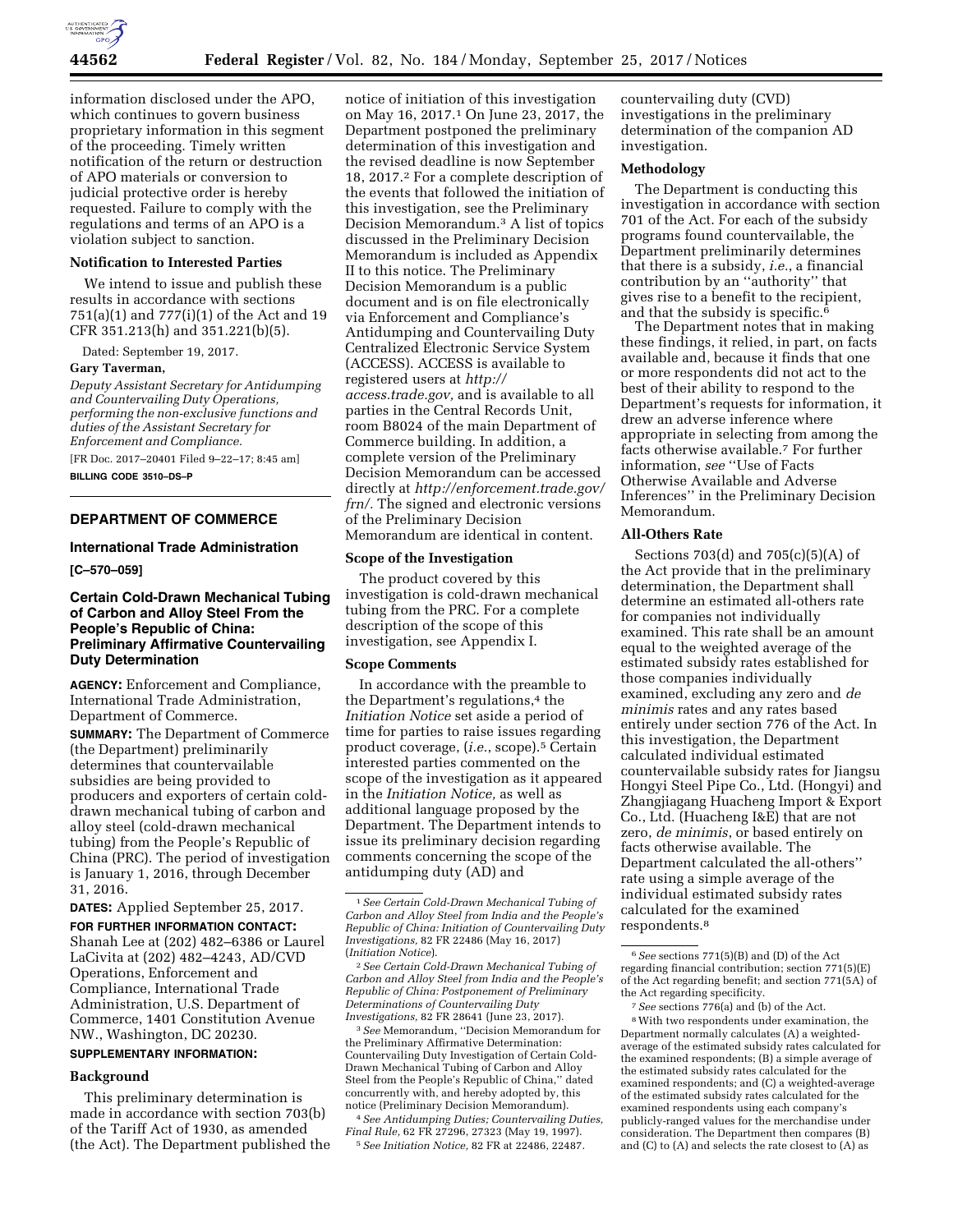## **Preliminary Determination**

The Department preliminarily determines that the following estimated countervailable subsidy rates exist:

| Company                                                                   | Subsidy<br>rate<br>(%) |
|---------------------------------------------------------------------------|------------------------|
| Jiangsu Hongyi Steel Pipe Co.,<br>eht I<br>Zhangjiagang Huacheng Import & | 35.69                  |
| Export Co., Ltd <sup>10</sup><br>All-Others                               | 33.31<br>34.5          |

# **Suspension of Liquidation**

In accordance with section  $703(d)(1)(B)$  and  $(d)(2)$  of the Act, the Department will direct U.S. Customs and Border Protection (CBP) to suspend liquidation of entries of subject merchandise as described in the scope of the investigation section entered, or withdrawn from warehouse, for consumption on or after the date of publication of this notice in the **Federal Register**. Further, pursuant to 19 CFR 351.205(d), the Department will instruct CBP to require a cash deposit equal to the rates indicated above.

### **Disclosure**

The Department intends to disclose its calculations and analysis performed to interested parties in this preliminary determination within five days of its public announcement, or if there is no public announcement, within five days of the date of this notice in accordance with 19 CFR 351.224(b).

### **Verification**

As provided in section 782(i)(1) of the Act, the Department intends to verify

9As discussed in the Preliminary Decision Memorandum, the Department finds the following companies to be cross-owned with Hongyi: Jiangsu Hongren Precision Pipe Manufacturing Co., Ltd. and Changzhou Kemeng Mechanical Equipment Co., Ltd.

10As discussed in the Preliminary Decision Memorandum, the Department finds the following companies to be cross-owned with Huacheng I&E: Zhangjiagang Huacheng Industry Pipe Making Corporation, Zhangjiagang Salem Fine Tubing Co., Ltd., Zhangjiagang Huacheng Investment Holding Co., Ltd., Zhangjiagang HZB Special Material Technology Co., Ltd. and Zhangjiagang Huacheng Special Materials Corporation.

the information relied upon in making its final determination.

## **Public Comment**

Case briefs or other written comments may be submitted to the Assistant Secretary for Enforcement and Compliance no later than seven days after the date on which the last verification report is issued in this investigation. Rebuttal briefs, limited to issues raised in case briefs, may be submitted no later than five days after the deadline date for case briefs.11 Pursuant to 19 CFR 351.309(c)(2) and (d)(2), parties who submit case briefs or rebuttal briefs in this investigation are encouraged to submit with each argument: (1) A statement of the issue; (2) a brief summary of the argument; and (3) a table of authorities.

Pursuant to 19 CFR 351.310(c), interested parties who wish to request a hearing, limited to issues raised in the case and rebuttal briefs, must submit a written request to the Assistant Secretary for Enforcement and Compliance, U.S. Department of Commerce, within 30 days after the date of publication of this notice. Requests should contain the party's name, address, and telephone number, the number of participants, and a list of the issues to be discussed. If a request for a hearing is made, the Department intends to hold the hearing at the U.S. Department of Commerce, 1401 Constitution Avenue NW., Washington, DC 20230, at a time and date to be determined. Parties should confirm by telephone the date, time, and location of the hearing two days before the scheduled date.

# **International Trade Commission Notification**

In accordance with section 703(f) of the Act, the Department will notify the International Trade Commission (ITC) of its determination. If the final determination is affirmative, the ITC will determine before the later of 120 days after the date of this preliminary determination or 45 days after the final determination.

## **Notification to Interested Parties**

This determination is issued and published pursuant to sections 703(f) and 777(i) of the Act and 19 CFR 351.205(c).

Dated: September 18, 2017.

### **Gary Taverman,**

*Deputy Assistant Secretary for Antidumping and Countervailing Duty Operations performing the non-exclusive duties of the Assistant Secretary for Enforcement and Compliance.* 

# **Appendix I**

### **Scope of the Investigation**

The scope of this investigation covers colddrawn mechanical tubing of carbon and alloy steel (cold-drawn mechanical tubing) of circular cross-section, in actual outside diameters less than 331 mm, and regardless of wall thickness, surface finish, end finish or industry specification. The subject colddrawn mechanical tubing is a tubular product with a circular cross-sectional shape that has been cold-drawn or otherwise coldfinished after the initial tube formation in a manner that involves a change in the diameter or wall thickness of the tubing, or both. The subject cold-drawn mechanical tubing may be produced from either welded (*e.g.,* electric resistance welded, continuous welded, etc.) or seamless (*e.g.* , pierced, pilgered or extruded, etc.) carbon or alloy steel tubular products. It may also be heat treated after cold working. Such heat treatments may include, but are not limited to, annealing, normalizing, quenching and tempering, stress relieving or finish annealing. Typical cold-drawing methods for subject merchandise include, but are not limited to, drawing over mandrel, rod drawing, plug drawing, sink drawing and similar processes that involve reducing the outside diameter of the tubing with a die or similar device, whether or not controlling the inside diameter of the tubing with an internal support device such as a mandrel, rod, plug or similar device.

Subject cold-drawn mechanical tubing is typically certified to meet industry specifications for cold-drawn tubing including but not limited to:

(1) American Society for Testing and Materials (ASTM) or American Society of Mechanical Engineers (ASME) specifications ASTM A–512, ASTM A–513 Type 3 (ASME SA513 Type 3), ASTM A–513 Type 4 (ASME SA513 Type 4), ASTM A–513 Type 5 (ASME SA513 Type 5), ASTM A–513 Type 6 (ASME SA513 Type 6), ASTM A–519 (cold-finished);

(2) SAE International (Society of Automotive Engineers) specifications SAE J524, SAE J525, SAE J2833, SAE J2614, SAE J2467, SAE J2435, SAE J2613;

(3) Aerospace Material Specification (AMS) AMS T–6736 (AMS 6736), AMS 6371, AMS 5050, AMS 5075, AMS 5062, AMS 6360, AMS 6361, AMS 6362, AMS 6371, AMS 6372, AMS 6374, AMS 6381, AMS 6415;

(4) United States Military Standards (MIL) MIL–T–5066 and MIL–T–6736;

(5) foreign standards equivalent to one of the previously listed ASTM, ASME, SAE, AMS or MIL specifications including but not limited to:

(a) German Institute for Standardization (DIN) specifications DIN 2391–2, DIN 2393– 2, DIN 2394–2);

(b) European Standards (EN) EN 10305–1, EN 10305–2, EN 10305–4, EN 10305–6 and

the most appropriate rate for all other producers and exporters. *See, e.g., Ball Bearings and Parts Thereof from France, Germany, Italy, Japan, and the United Kingdom: Final Results of Antidumping Duty Administrative Reviews, Final Results of Changed-Circumstances Review, and Revocation of an Order in Part,* 75 FR 53661, 53663 (September 1, 2010). As complete publicly ranged sales data was available, the Department based the all-others rate on the publicly ranged sales data of the mandatory respondents. For a complete analysis of the data, please see the All-Others'' Rate Calculation Memorandum.

<sup>11</sup>*See* 19 CFR 351.309; *see also* 19 CFR 351.303 (for general filing requirements).